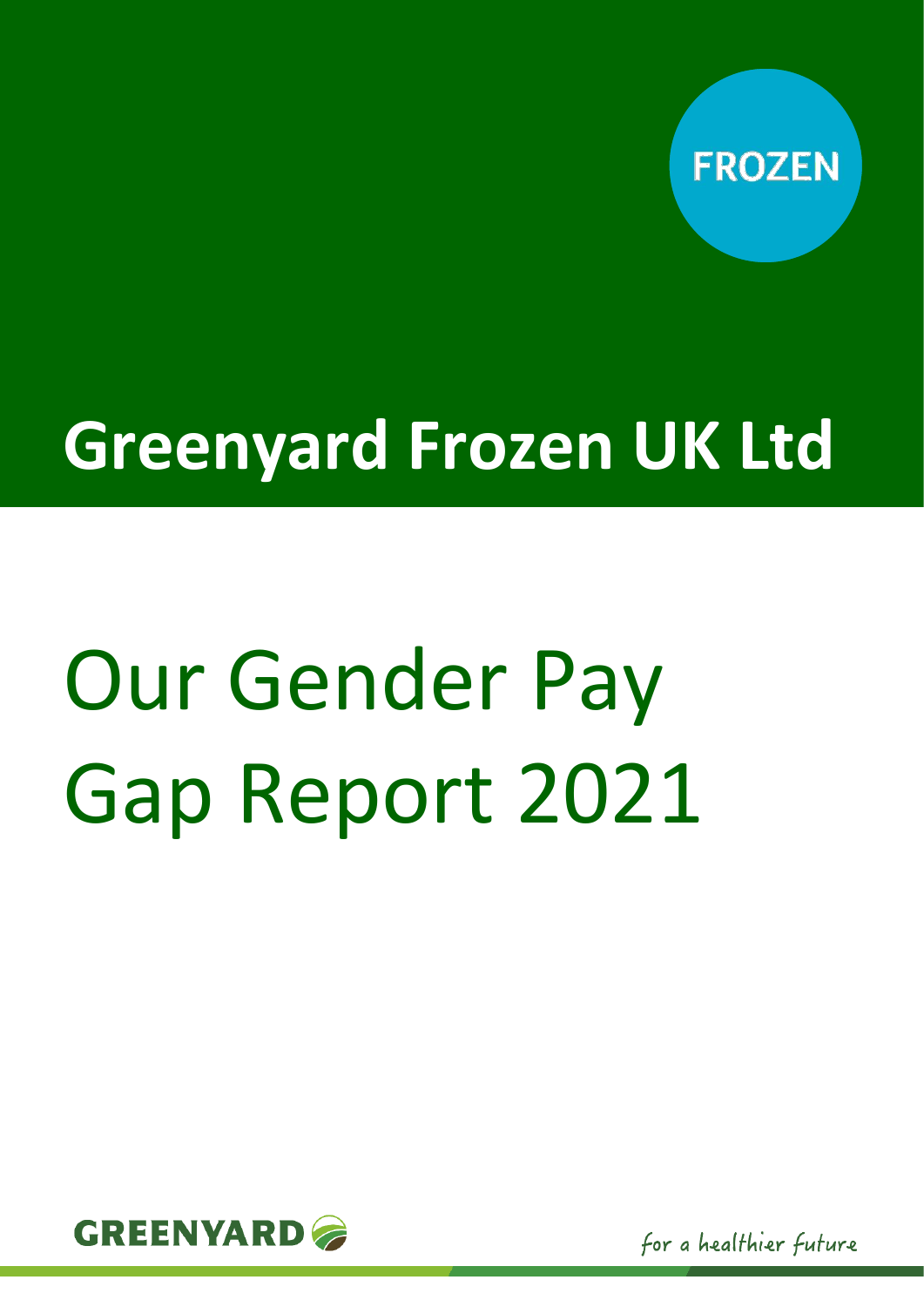#### Introduction

Gender pay reporting legislation requires employers with 250 or more employees to publish data every year showing how large the pay gap is between their male and female employees.

Under the legislation, employers are required to report the following:

- The difference in the mean pay of full-pay men and women, expressed as a percentage
- The difference in the median pay of full-pay men and women, expressed as a percentage
- The difference in mean bonus pay of men and women, expressed as a percentage
- The difference in median bonus pay of men and women, expressed as a percentage
- The proportion of men and women who received bonus pay
- The proportion of full-pay men and women in each of four quartile pay bands

#### About us

Greenyard Frozen is a division of Greenyard, a global market leader of fresh, frozen and prepared fruit & vegetables.

Greenyard Frozen is a worldwide market leader in frozen foods. We transform freshly harvested vegetables and fruits into food products that are easy to store, conserve and consume. Our products respond to the needs of modern consumers who want to enjoy healthy and tasty food, with a minimum of preparation time. We offer our customers – including retailers, food service companies and the food industry in general – a wide range of innovative and high-quality products, excellent service, and advanced logistics.

Greenyard Frozen started out more than 50 years ago as a small local enterprise, and grew into an international producer and supplier of fresh-frozen vegetables and fruits. Today, we run ten production sites at strategic locations in some of the most fertile regions in Europe. Thanks to our international sales and distribution network, our products are now available to consumers all over the world.

This is our Gender Pay Gap report for Greenyard Frozen UK Ltd (comprising of two sites in Kings Lynn, Norfolk and Boston, Lincolnshire) for the snapshot date of 5<sup>th</sup> April 2021.



Declaration

I confirm that our data has been calculated according to the requirements of the Equality Act 2010 (Gender Pay Gap Information) Regulations 2017.

Nigel verry

**Nigel Terry**, Managing Director UK, Greenyard Frozen UK Ltd



for a healthier future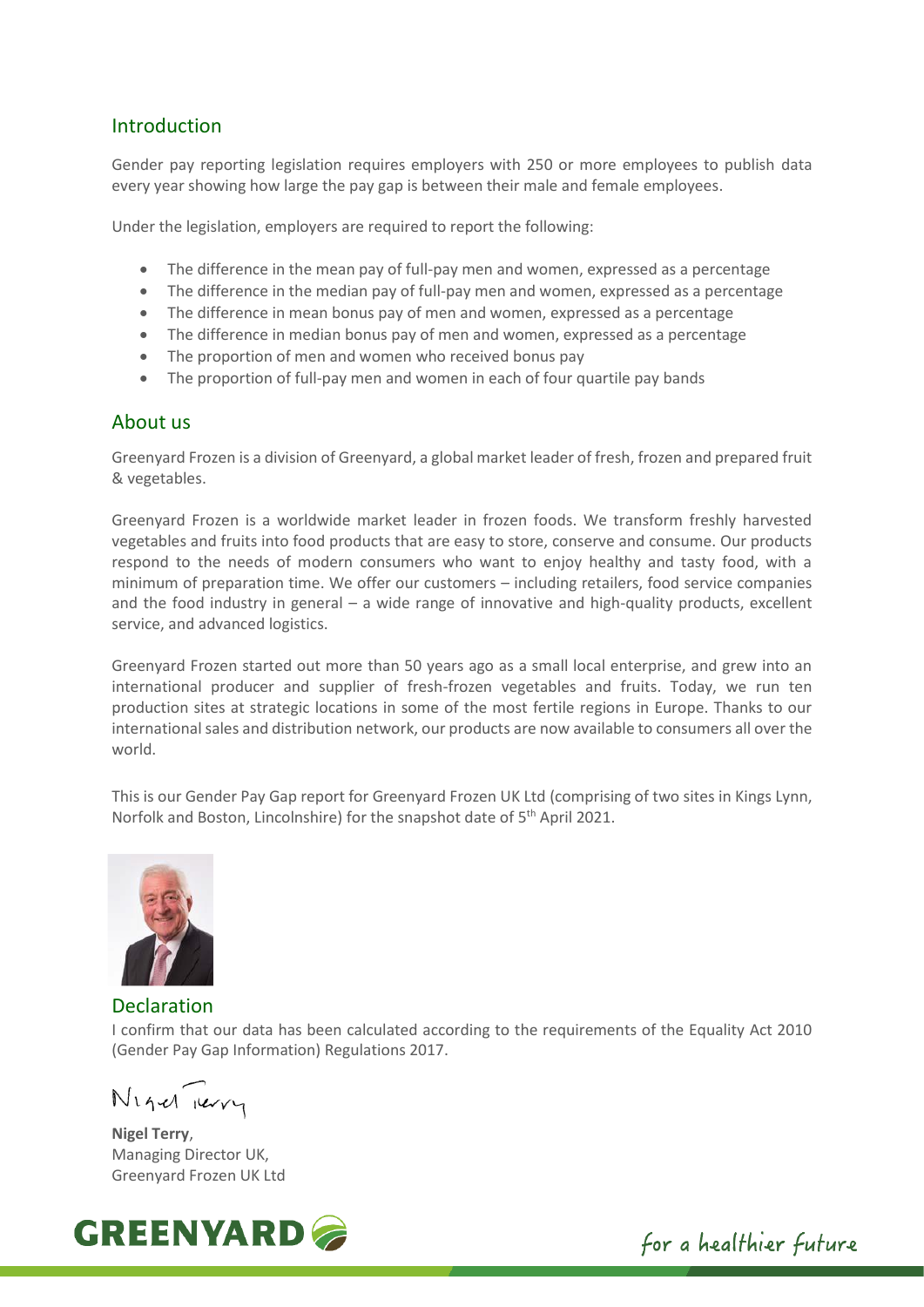### Pay calculated for the pay period including 05/04/2021 Bonus calculated for the year 06/04/2020 to 05/04/2021

#### Our data explored

Our data was collected as at the snapshot date of 5th April 2021. Our workforce comprised of 296 'full-pay relevant employees' at this date, for the purpose of this report. This consisted of 73 women and 223 men.

The pay differences are expressed as the difference between the mean/median hourly rates for men and women as a percentage of the men's rate. Positive values mean that the average rate for men is greater than for women.

Greenyard Frozen UK Ltd is committed to the principle of equal opportunities and equal treatment for all employees. We have a clear policy of paying employees equally for the same or equivalent work, regardless of their sex (or any other protected characteristic).

We remain confident that our gender pay gap does not stem from paying men and women differently for the same or equivalent work. Rather our gender pay gap is the result of the roles in which men and women occupy within the business and the salaries that these roles attract.

| <b>Pay Differences</b>              | 2020   | 2021   | $+/- %$  |
|-------------------------------------|--------|--------|----------|
| Mean gender pay gap in hourly pay   | 19.96% | 12.20% | $-7.76%$ |
| Median gender pay gap in hourly pay | 15.75% | 11.34% | $-4.41%$ |

#### **Mean gender pay gap**

The figures show that women within Greenyard Frozen UK Ltd receive 12.20% less in hourly pay than men. This is a decrease of 7.76% in the mean gender pay gap compared to the figures of last year.

#### **Median gender pay gap**

When ranking all females and all males by hourly pay and comparing the middle values of the female pay range with that of the male pay range, we find that women receive 11.34% less an hour than men. This is again a decrease compared to last year's figures by 4.41%.

We saw an unfortunate spike in our data last year but are pleased to see this is coming down again this year. Our figures are below the UK national figure of 15.4% (ONS, April 2021), however we are committed to improving our gender pay gap and recognise there is more we can do.



for a healthier future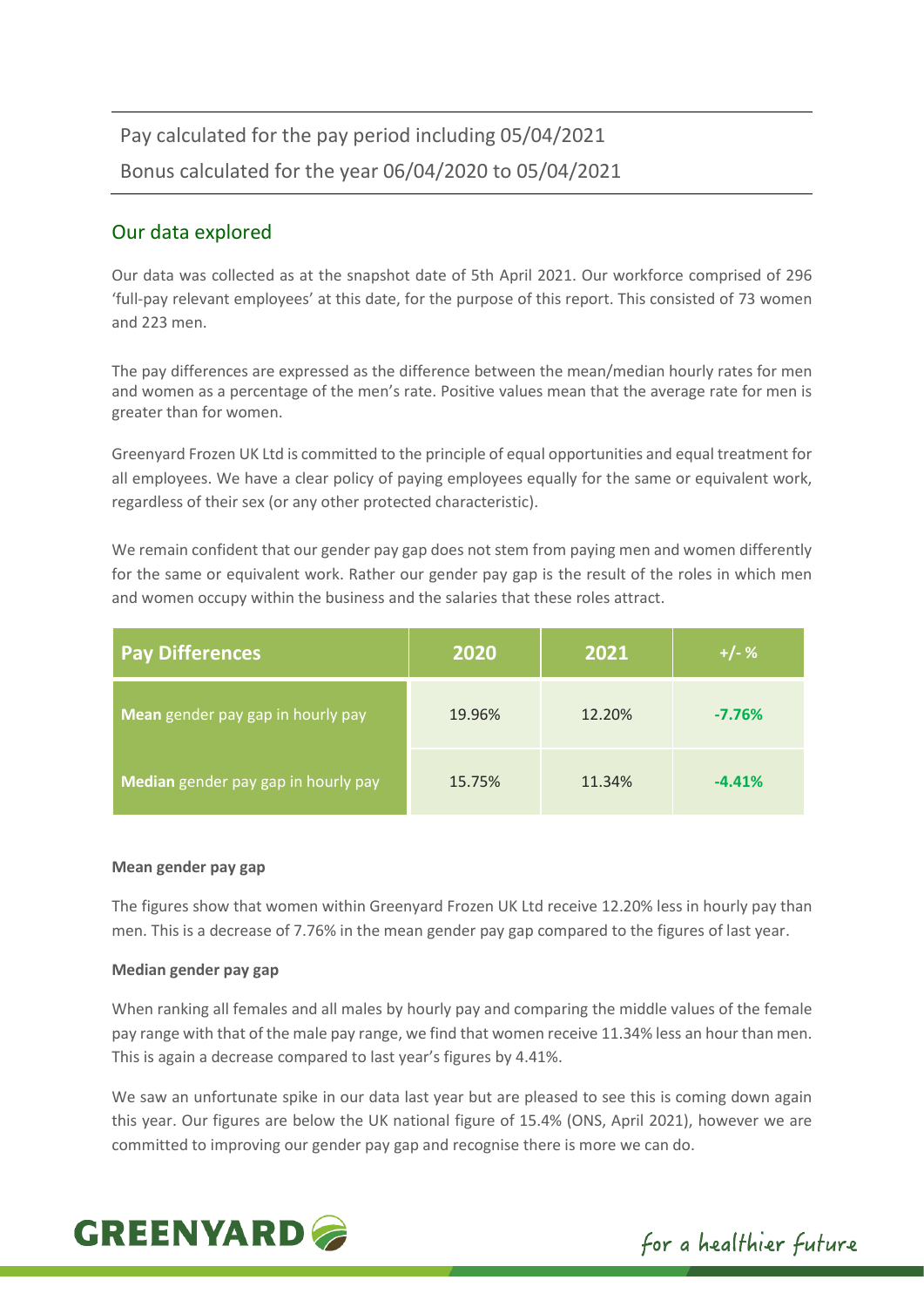#### **Our pay quartiles**

Quartile figures are calculated by dividing the pay rates into four equal groups from the lowest to the highest and working out how many male and female employees are in each group.

In common with the manufacturing sector, our workforce is predominantly male with 223 men and 73 women within Greenyard Frozen UK Ltd at our snapshot date. Given that 75% of our workforce is male it is also the case that men outnumber women in every pay quartile.



#### **Number of men and women in each pay quartile**

#### **Distribution of Female/Male Workforce**

The charts below illustrate the distribution by percentage of the female and male workforces between the pay quartiles.



% of Female Workforce

% of Male Workforce



## **GREENYARD**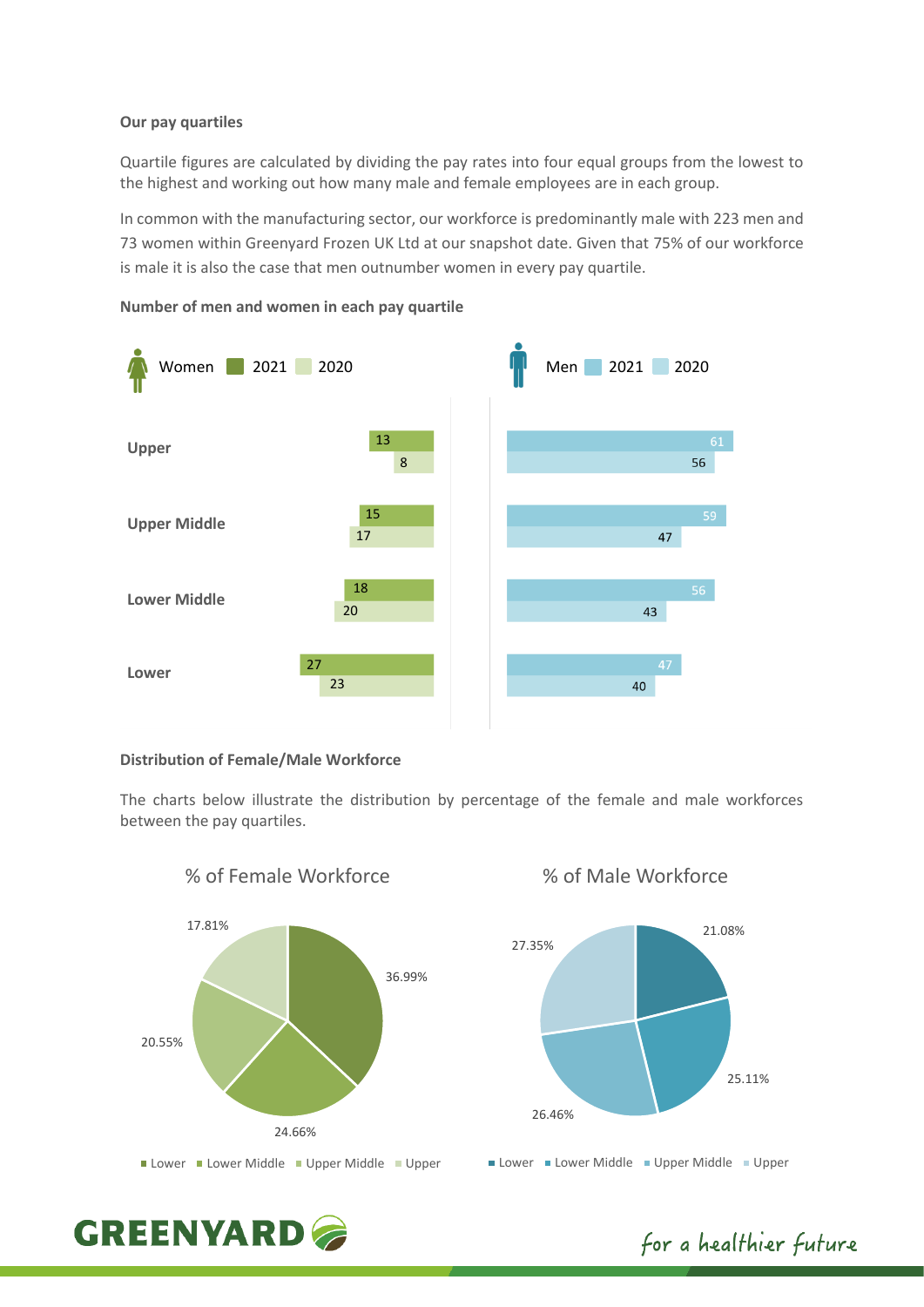As you can see the majority of our female workers sit within the lower pay quartile. The remainder of the female workforce is more evenly spread, with an increase of workers in the upper pay quartile this year. Our male workforce is fairly evenly spread across all pay quartiles however we do have slightly more male workers within the upper quartiles.

#### **Female-Male Split Between Pay Quartiles**

When we look at the percentage of males and females within each pay quartile in comparison to last year, we see that the percentage of women in the 3 lower quartiles has decreased whilst in the upper quartile this has increased by 5%.

|                     | <b>Females</b> | <b>Males</b> | <b>Female %</b><br>$+/-$<br>(Comparison to 2020) |
|---------------------|----------------|--------------|--------------------------------------------------|
| <b>Lower</b>        | 36.49%         | 63.51%       | $-0.02%$                                         |
| <b>Lower Middle</b> | 24.32%         | 75.68%       | $-7.42%$                                         |
| <b>Upper Middle</b> | 20.27%         | 79.73%       | $-6.29%$                                         |
| <b>Upper</b>        | 17.57%         | 82.43%       | $+5.07%$                                         |

We remain confident that our gender pay gap does not stem from paying men and women differently for the same or equivalent work. Rather our gender pay gap is the result of the under representation of females in more senior roles and the high proportion of women in the lower pay quartile.

We have seen an improvement in the gender balance across the pay levels this year and will continue to work on this.

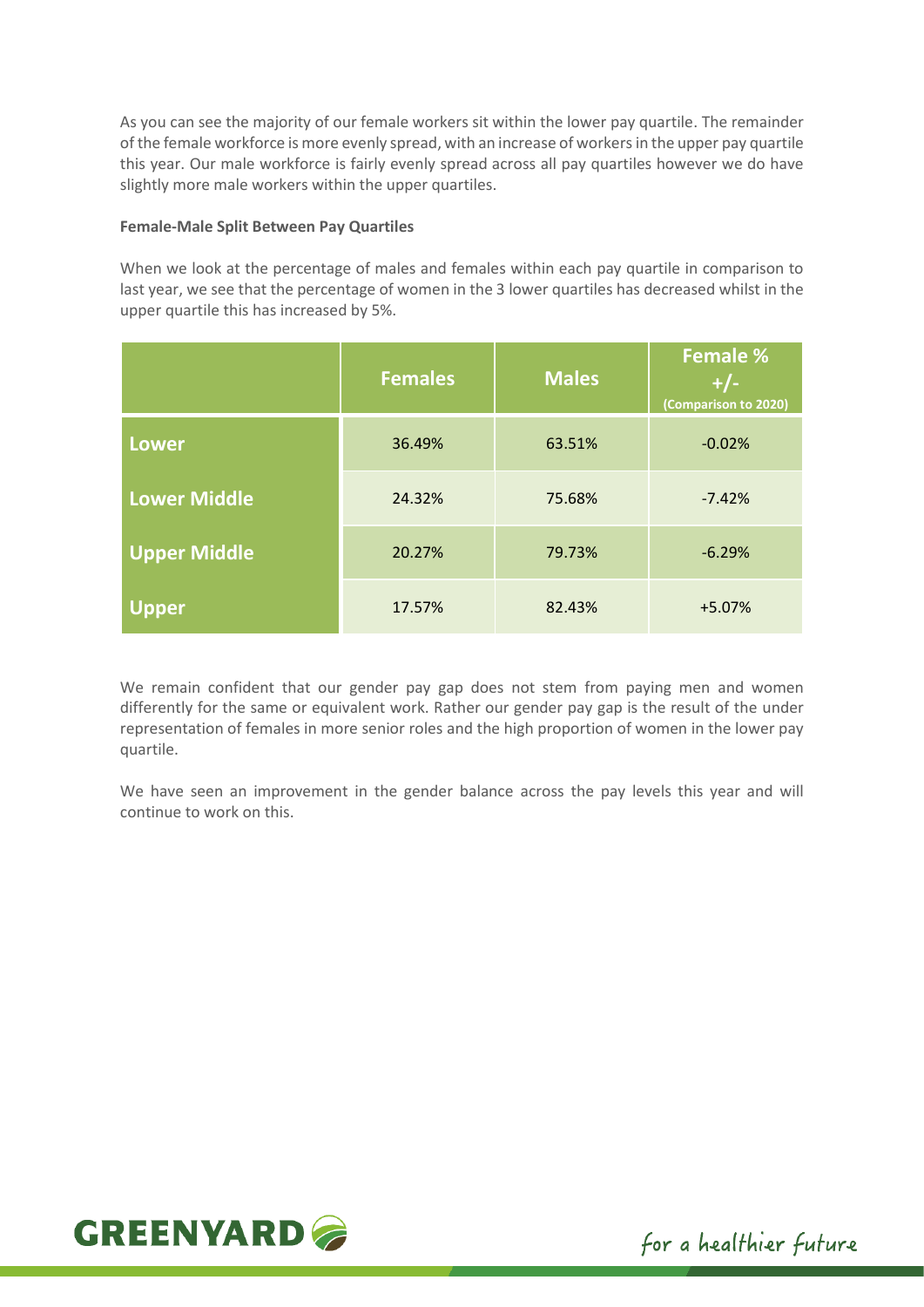#### Bonus Pay Differences

| <b>Bonus Differences</b>            | 2020   | 2021   | $+/- %$  |
|-------------------------------------|--------|--------|----------|
| Difference in mean bonus payments   | 41.29% | 64.32% | 23.03%   |
| Difference in median bonus payments | 27.66% | 22.11% | $-5.55%$ |

The bonus payment calculations were based on all 'relevant employees' as required under the reporting legislation.

The bonus differences are expressed as the difference between the mean/median bonus for men and women as a percentage of the men's bonus pay. Positive values mean that the average rate for men is greater than for women.

The percentage of employees receiving bonuses are simply based on the numbers of 'relevant' male and 'relevant' female employees identified as having received some kind of bonus payment in the year.

#### **Proportion of men and women receiving a bonus payment**





The mean gender bonus gap and the median gender bonus gap for Greenyard Frozen UK Ltd are relatively large at 64.32% and 22.11%. All employees of Greenyard Frozen UK Ltd are entitled to an annual bonus on completion of one years' service in addition to a long service bonus on reaching set milestones. Under our current policy, the Senior Management and Commercial Business Managers also attract a performance bonus. As the majority of the Senior Management and Commercial Business Managers are male this has an impact on our gender bonus gap.

Only those who have less than 1 years' service do not receive any form of bonus.